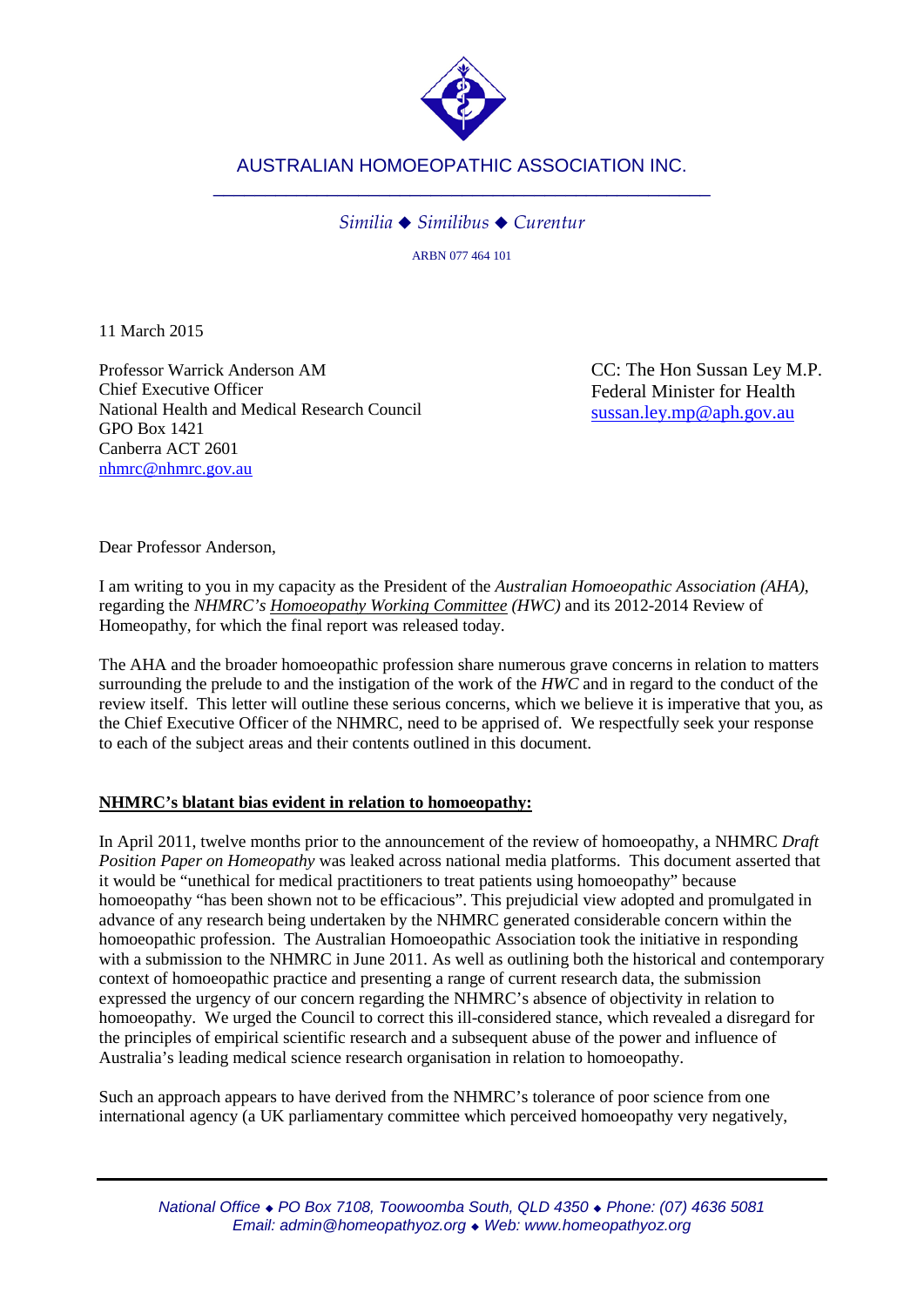

## *Similia Similibus Curentur*

ARBN 077 464 101

while the Council simultaneously ignored the high quality, long-range research of another (the Swiss government), which found in favour of homoeopathy.

It was clear from the content of the bias displayed in the leaked NHMRC document that the Council had reprised *in toto* the negative findings of the 2010 UK *House of Commons Science and Technology Committee 'Evidence Check 2: Homeopathy'*. The NHMRC would have been aware that the recommendations of the Science and Technology Committee *(STC),* to restrict the availability of homoeopathy through the National Health Service, *were not endorsed by the U.K. Parliament.* Parliament made forthright statements supporting the right to freedom of choice of the "informed patient" when it preserved funding for homoeopathy in the UK National Health Service.

Assuming it had approached this matter with due diligence, the NHMRC would also have been aware of the controversy surrounding the proceedings of the UK Parliament's STC: the committee was subject to many serious criticisms, severely limiting the reliability and credibility of the inquiry and its findings. These criticisms included concern about its selection of committee members, the protocols engaged in its meetings and hearings, the limited time and notification of its oral hearings, a persistent perceived bias in its appraisal of the evidence before it, and the very restricted number of committee members who ultimately passed its recommendations. Ten members of the committee refused to support the STC's recommendations due to the bias perceived to be inherent in the STC's process, protocols and findings; of the three who did support the STC findings, none had any knowledge of homoeopathy.

The influence of the anti-Complementary Medicine (CM) pressure group, *Sense About Science (SAS)*, and of the highly motivated anti-homoeopathy campaigners, Dr Ben Goldacre and Professor Edzard Ernst, prevailed at the expense of authentic scientific inquiry. It is to be noted that one third of the initial funding of the lobby group *Sense About Science* was provided by pharmaceutical company interests, as acknowledged on the *SAS* web-site at that time.

While favouring the STC's fatally flawed report, the NHMRC ignored the publication in English in early 2011 of a comprehensive review of homoeopathy commissioned by the Swiss Government. This fiveyear-long, in-depth review was part of the Swiss *Complementary Medicine Evaluation Programme*. This *Health Technology Assessment* (HTA) of homoeopathy engaged inter-disciplinary medical experts in conducting a formal analysis of the clinical evidence, cost-effectiveness and safety of homoeopathy and the quality of homoeopathic medicines. From its close study of the research, the HTA report found highly favourable outcomes for patients across a broad spectrum of conditions and significant financial and other benefits for that country's healthcare system from the practice of homoeopathy.*One of the results of the Swiss report was the re-instatement of health-care rebates for homoeopathic treatment in Switzerland.*

#### **NHMRC review announced by declaring its outcomes:**

The cautions raised by the AHA in regard to the NHMRC's public stance were ignored by the Council: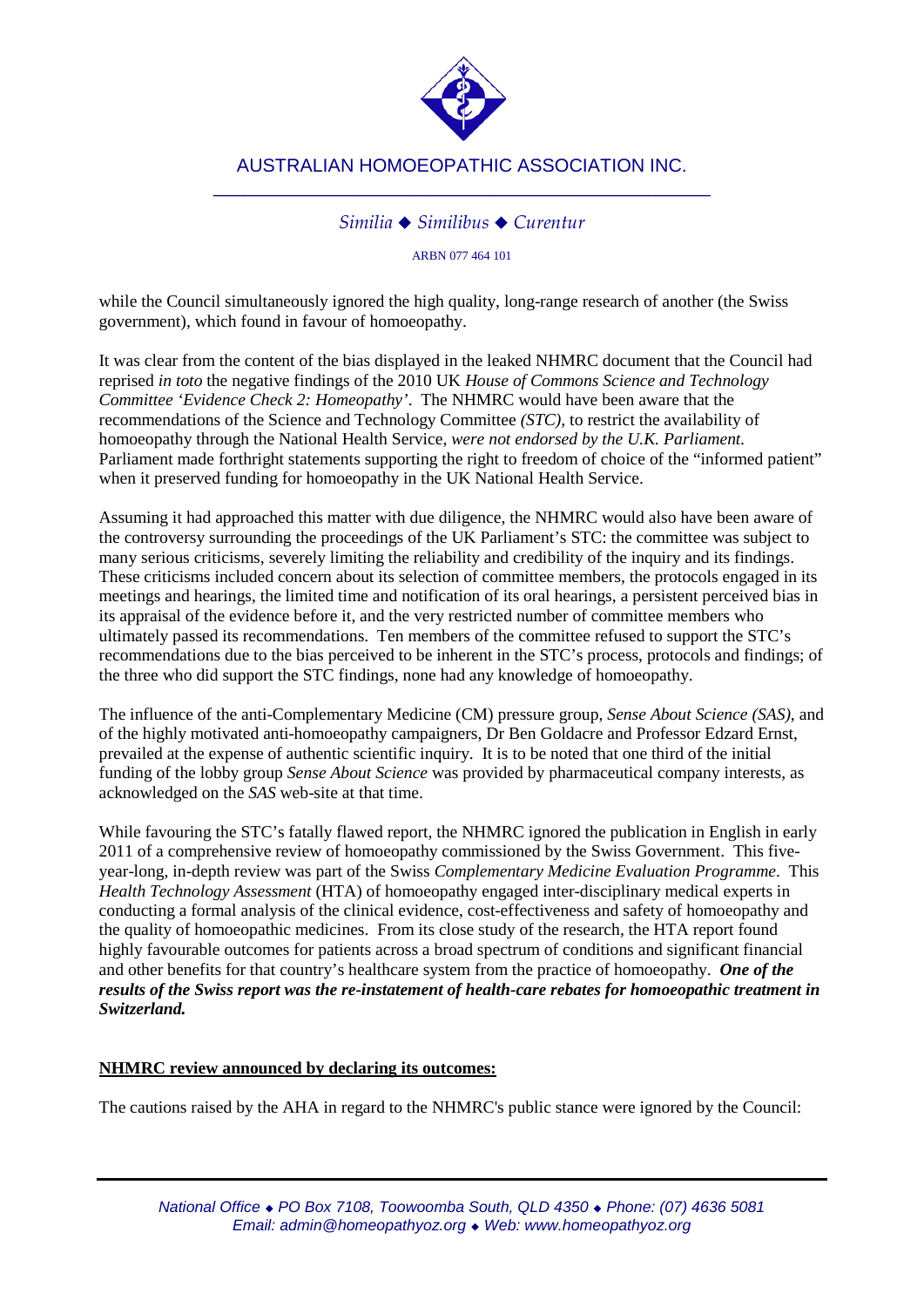

## *Similia Similibus Curentur*

ARBN 077 464 101

*In April 2012 the proposed commencement of the homoeopathy review was announced with high profile media coverage, re-stating the same negative claims in relation to homoeopathy asserted in 2011.* This announcement was a second robustly promoted indication of the NHMRC's prejudicial stance regarding homoeopathy.

*Of great concern was that these statements of opinion were pronounced as manifest 'findings' - again in advance of the research which was simultaneously being announced. Emerging as it did from Australia's peak medical science research body, this was both confounding and deeply troubling to the homoeopathic community, as indeed it should have been to all in the science research arena.* It is far from controversial to anticipate that such a position would compromise the processes of the anticipated review.

This repetition of the Council's pre-formed view on homoeopathy also appeared to be intended to manipulate public perceptions of homoeopathy in advance of the review's findings: community support for the ultimately predictable negative findings of the NHMRC appeared to have been rallied in this blatant manner. In this process the Council was ably aided and abetted through the strenuous media activities of the energetic anti-CM 'ginger group' - the so-called *Friends of Science in Medicine (FSM)* (the local *'doppelgänger'* for the UK *Sense About Science* lobbyists). Due to the high-profile positions of key FSM members, ready access to media coverage of their views was guaranteed to this lobby group.

As Sir Paul Nurse, president of the UK Royal Society, stated in his address to the Melbourne science community in January 2012:

**"***Good science must be free of pressure and influence by lobby groups; such groups ... are ideologically driven or commercially motivated, and their hallmarks emerge in the use of highly intemperate and sometimes abusive language".* 

ABC and other media recordings throughout the past three years in Australia reveal many examples of such behaviour by members of FSM, whose prestigious professional positions allow them to hold sway over the more gullible members of the public. FSM members typically espoused views about homoeopathy uncannily similar to the published views of the NHMRC. This and other evidence of the appearance of possible collusion between FSM and the NHMRC/HWC generates grave concerns regarding the independence of the NHMRC, which this document will discuss further. These concerns should rightly be shared by all Australians and by the science community, in particular.

*The AHA submission to the NHMRC had objected to the Council's pre-formed views: these alerts as to manifest prejudice and its potential consequences were not addressed. No response was forthcoming from the NHMRC to the AHA's 2011 submission, despite the AHA's offer of consultative co-operation in the inquiry. Homoeopathy groups had no evidence of an intention by the NHMRC to establish the requisite protective measures in the review protocols so clearly necessary to protect against the potential contamination of both the processes and conduct of the review.*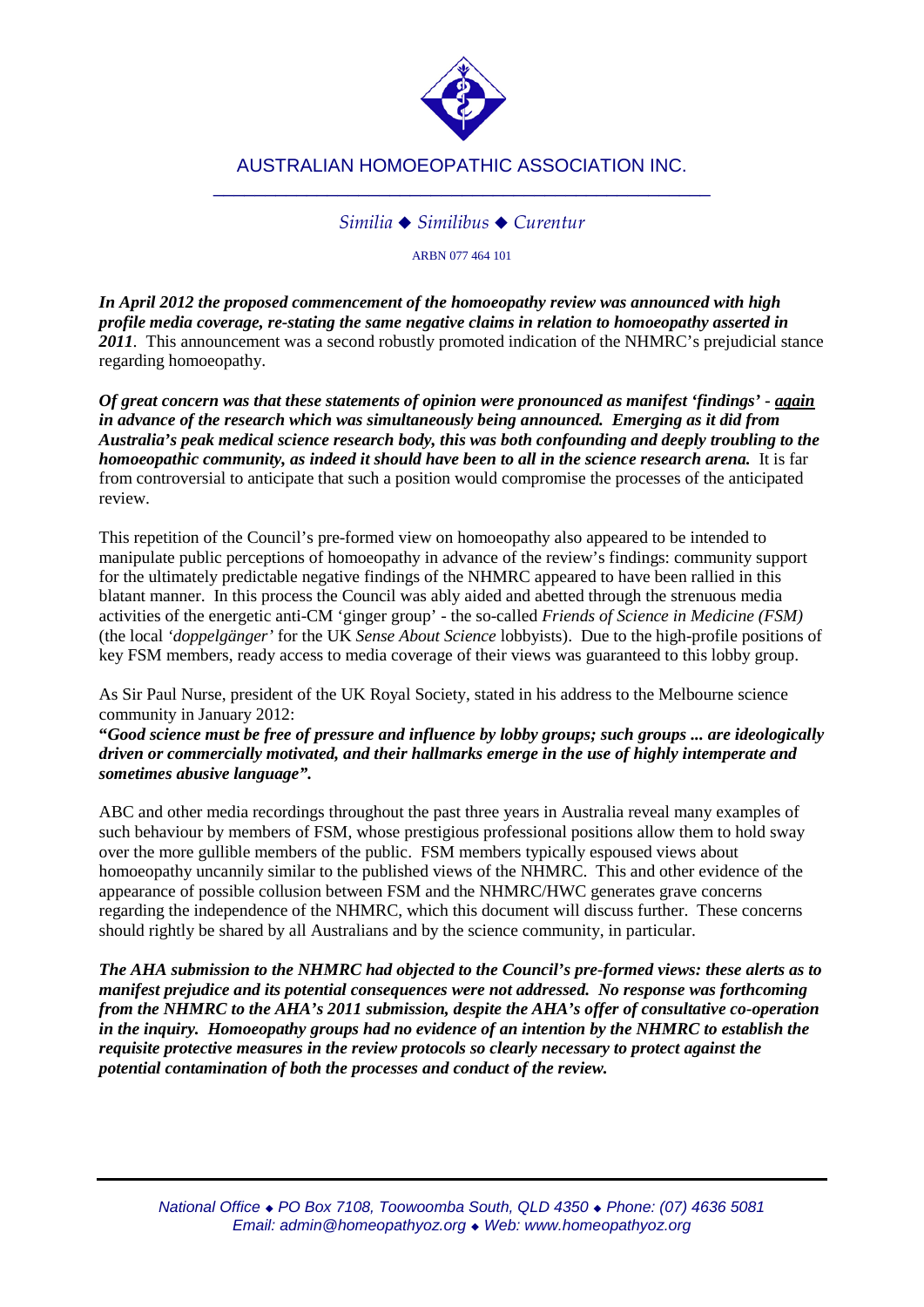

## *Similia Similibus Curentur*

ARBN 077 464 101

## **The absence of experts in the field to be studied:**

Homoeopathy groups urged the NHMRC to follow accepted research protocols by including homoeopathy experts in its research panel; the AHA submission explicitly offered its resources to the Council. Consultation with experts is standard practice in science research, indeed in any research arena. *This reasonable request to so do was ignored by the NHMRC: this neglect of best-practice alone calls the validity of the review into question.*

As one of the NHMRC (external) expert reviewers stated in relation to the HWC review into homoeopathy, **"***I am concerned that no homeopathic expert was appointed to the NHMRC Review Panel. I cannot imagine this being agreed in oncology, orthopedics, or other disciplines***.***"* [Obtained through a FOI request]

That this neglect prevailed at the same time that the HWC included a member of *Friends of Science in Medicine (*with its explicit anti-homoeopathy agenda) is a further indictment of the Council's partiality and its co-operation with the agenda set by FSM. The FSM member, Professor Peter Brooks, resigned from FSM only *after* his appointment to the HWC, to avoid an *on paper* conflict of interest. That such an *in vivo* conflict of interest continued to prevail appears very likely.

*Good science protocols would have ensured homoeopathy experts a place on the HWC, just as a concern for the independence of the Council may have avoided the appointment of a member of an anti-homoeopathy lobby group.*

## **Research contractor(s) engaged for the HWC Review:**

It has been widely alleged that an initial contractor was engaged by the NHMRC/HWC to conduct the review (April 2012 - August 2012). This study employed a different methodology to that ultimately adopted and *these initial researchers found positively for homoeopathy in certain areas.* It has been alleged that two members of the original review panel resigned in protest, perhaps when their findings were challenged by the HWC, or perhaps this initial contractor challenged the methodologies requested by the HWC. This review process was abandoned and the contractor dismissed. It is also alleged that the review criteria was narrowed and a new contractor, *OPTUM/INSIGHT,* was employed.

*The NHMRC has refused multiple FOI requests seeking details of this initial review process and its findings,* indicating its reluctance to allow this material to be made public. Other accessed FOI material indicates that budgetary restraints may have been employed as a means of narrowing the review and thereby limiting the range and therefore the comprehensiveness of the review. Restraints on the scope of a review such as this flies in the face of objectivity, ethical conduct and good science, aspirations to which the NHMRC is otherwise committed.

These serious considerations are consistent with the view, reluctantly reached by the homoeopathic profession, that the NHMRC appears to have been driven by a particular agenda, perhaps initiated and fostered by FSM lobbyists outside the organisation, or by personnel with affiliations with both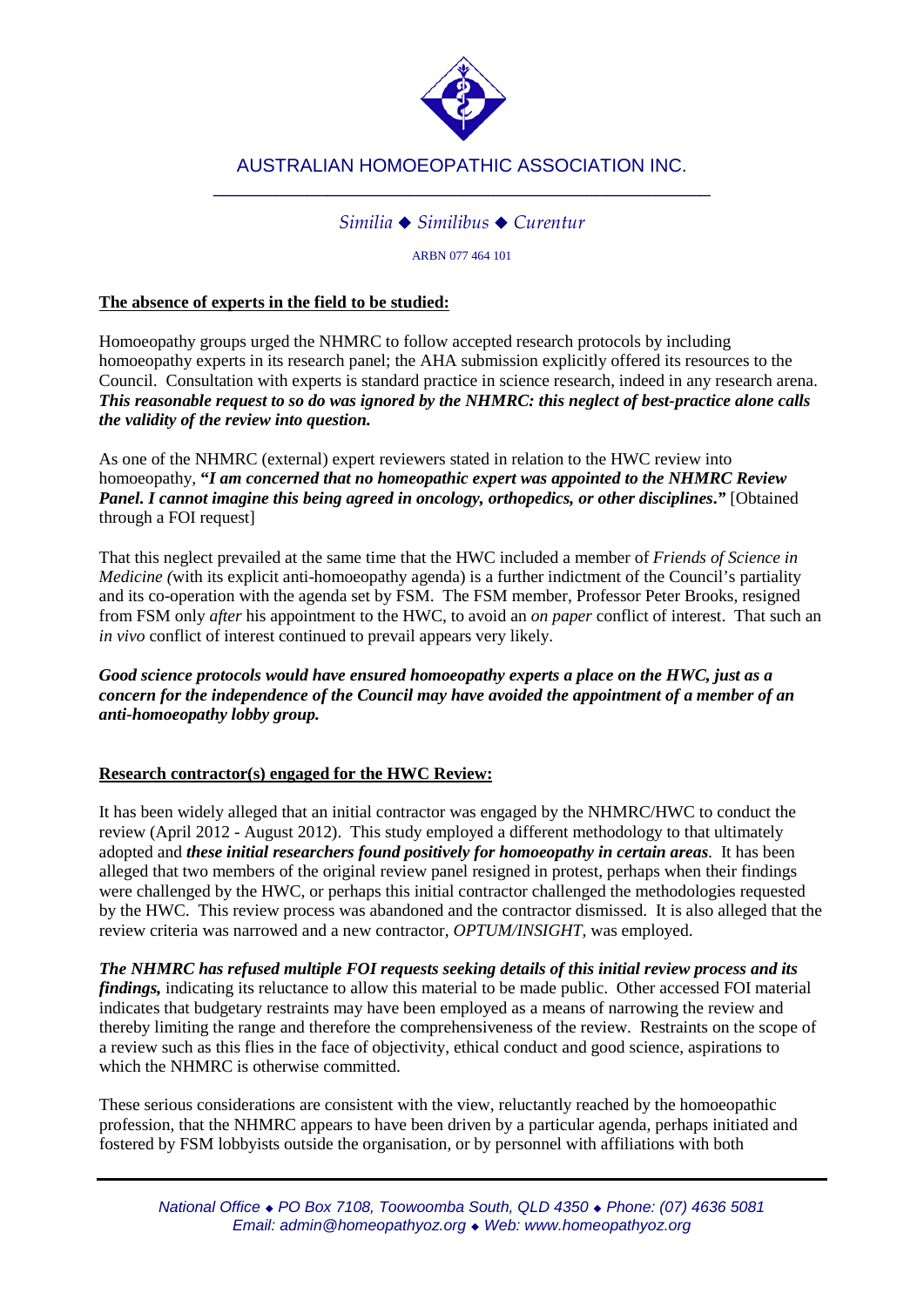

## *Similia Similibus Curentur*

ARBN 077 464 101

organisations. Mutual goals seem manifest in a manipulation of public opinion regarding homoeopathy, based on inadequate research, which may ultimately result in directives restricting public access to homoeopathy via the removal of health rebates.

*We seek your advice in relation to unsuccessful FOI applications to the NHMRC/HWC in regard to the initial research contractor. We wish to know the reasons for the repression of what should rightly be publicly accessible information; we wish to know both the findings of the initial review and the reasons that it was abandoned, and the cost to the community/taxpayer of this discarded work.*

### **The Review methodology:**

The NHMRC Review of Homeopathy (ultimately conducted by *OPTUM/INSIGHT* on behalf of the HWC) chose to limit its range of data analysis to Level 1 evidence in the hierarchy of evidence, and *further limited the reach of adequate data collection by employing a systematic review of existing systematic reviews (effectively an over-view),* rather than undertaking its own systematic review. (In this, the HWC has also departed from international standards in failing to search *all available* Level 1 evidence, and no justification for this departure has been provided.)

While systematic reviews are widely accepted as a potentially highly reliable research tool, certain caveats to their application are also commonly agreed upon. As you are aware, the validity of systematic reviews relies on a number of critical factors, key among these is that the included trials be both of reasonable quality and also similar enough to each other for a grouped analysis to be valid.The issue of sufficient numbers of similar-enough trials is particularly problematic in homoeopathy, for reasons in part to do with the variety of ways in which homoeopathy is practised: the same prescribing method would need to apply in every trial included in a systematic review. A review of randomized controlled trials in homoeopathy will show the highly heterogeneous nature of homoeopathic research. Further to this, many RCTs are single trials (without replication), and where more than one trial investigates a particular pathology, different modes of treatment have often been used, or different prescribing methods applied.

Where research genuinely investigates a research question, it is standard practice to take into account the particular characteristics of the field scrutinized, so that methodologies employed in that research are appropriate to the field to be studied. The research dilemmas posed by systematic reviews of homoeopathy research are only alluded to here: the NHMRC was provided with a detailed discussion of this issue in submissions by homoeopathy groups (in particular the *AHA* 2011 and the *Australian Register of Homoeopaths (AROH)* 2013). Careful research by a skilled research body should have discovered these matters in the course of its own investigations and taken care to avoid or minimize limitations in the research process, adopting a wider scope in data selection and analysis. This was not done, hence the outcomes are skewed and as such do not represent an open and fair analysis of the field of homoeopathy research, and indeed it appears that public money has been wasted on findings which are so flawed as to be useless to a reasonable assessment of the efficacy of homoeopathy.

Both the *AHA* and the *AROH* (in their 2013 submission to the concurrent NHMRC *Natural Therapies Review Advisory Committee*) alerted the NHMRC about the complexities involved in undertaking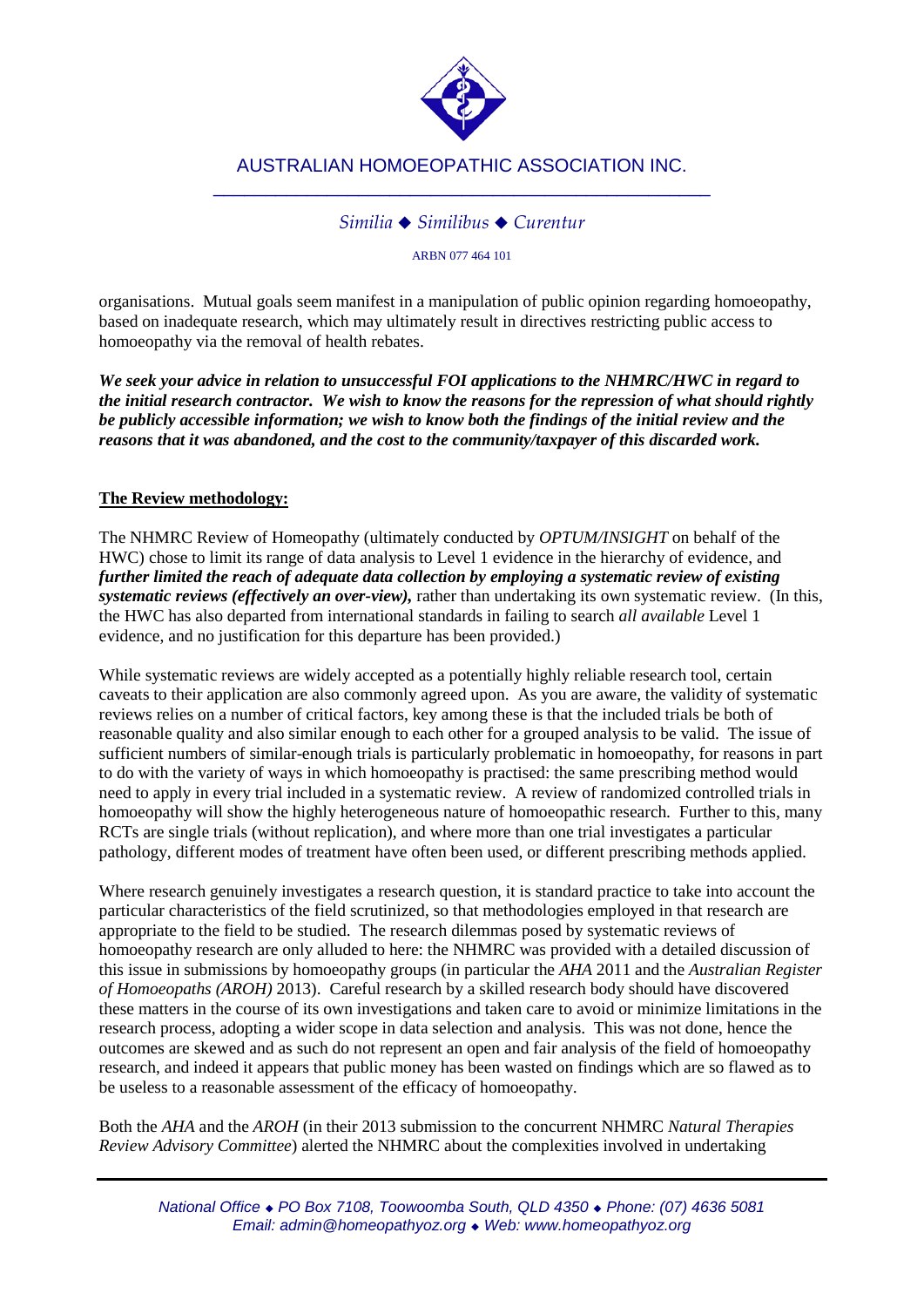

## *Similia Similibus Curentur*

ARBN 077 464 101

homoeopathy research. The absence of homoeopathy experts no doubt contributed to these problems in the review: homoeopathy experts would have further elucidated the requirements essential to a fieldsensitive approach in the development of research protocols and selected methodologies.

*In the absence of direct participation in the review, the homoeopathic profession was forced to rely on a presumed commitment to excellence by the NHMRC to properly address the characteristics of the research field under their scrutiny: the profession has been dismayed at the abject absence of such values in the carriage of the homoeopathy review.*

## **Data excluded from the Review:**

**RCT's:** Factors pertaining to the above discussion revolve around the challenges to research in a *'whole person/whole-medicine'* modality such as homoeopathy. Conventional medical research tools, where one single active agent is tested on a single pathology, cannot adequately encompass the field requirements of a holistic intervention such as homoeopathy, where highly individualised, complex strategies are employed.

## *However, in spite of the limitations of testing a holistic approach through the restrictive prism of Randomised Controlled Trials (RCT's), it is notable that positive outcomes for homoeopathy have been established in a number of quality human RCTs.*

The NHMRC excluded an examination and evaluation of RCTs from the scope of its review and from its assessment of the efficacy of homoeopathy: in this way, the NHMRC was able to disregard positive outcomes in homoeopathy research which are evident in many RCTs.

## **Non-human studies:**

*The HWC review further excluded plant, animal and laboratory cell model research in homoeopathy,*  where successful outcomes in a range of quality studies challenge the presumption of *'placebo-only'* effects in homoeopathy when applied to human subjects. The strategy of excluding these studies avoids a challenge to the highly presumptive statement published on the NHMRC's website (that homoeopathy is "*scientifically implausible")* and further supports the NHMRC/HWC's pre-ordained outcome of negative *'findings'* for homoeopathy.

## **Prophylactic homoeopathy:**

Similarly the scope of the Review specifically *excluded research into the use of homoeopathy in preventative health care.* There are numerous studies in this area reflecting successful global experience of the use of these medicines, which are publically administered by the health departments of several countries using homoeopathy in disease prevention at population levels. Indian regional governments for example control epidemics of malaria, Japanese encephalitis, dengue fever, and epidemic fever with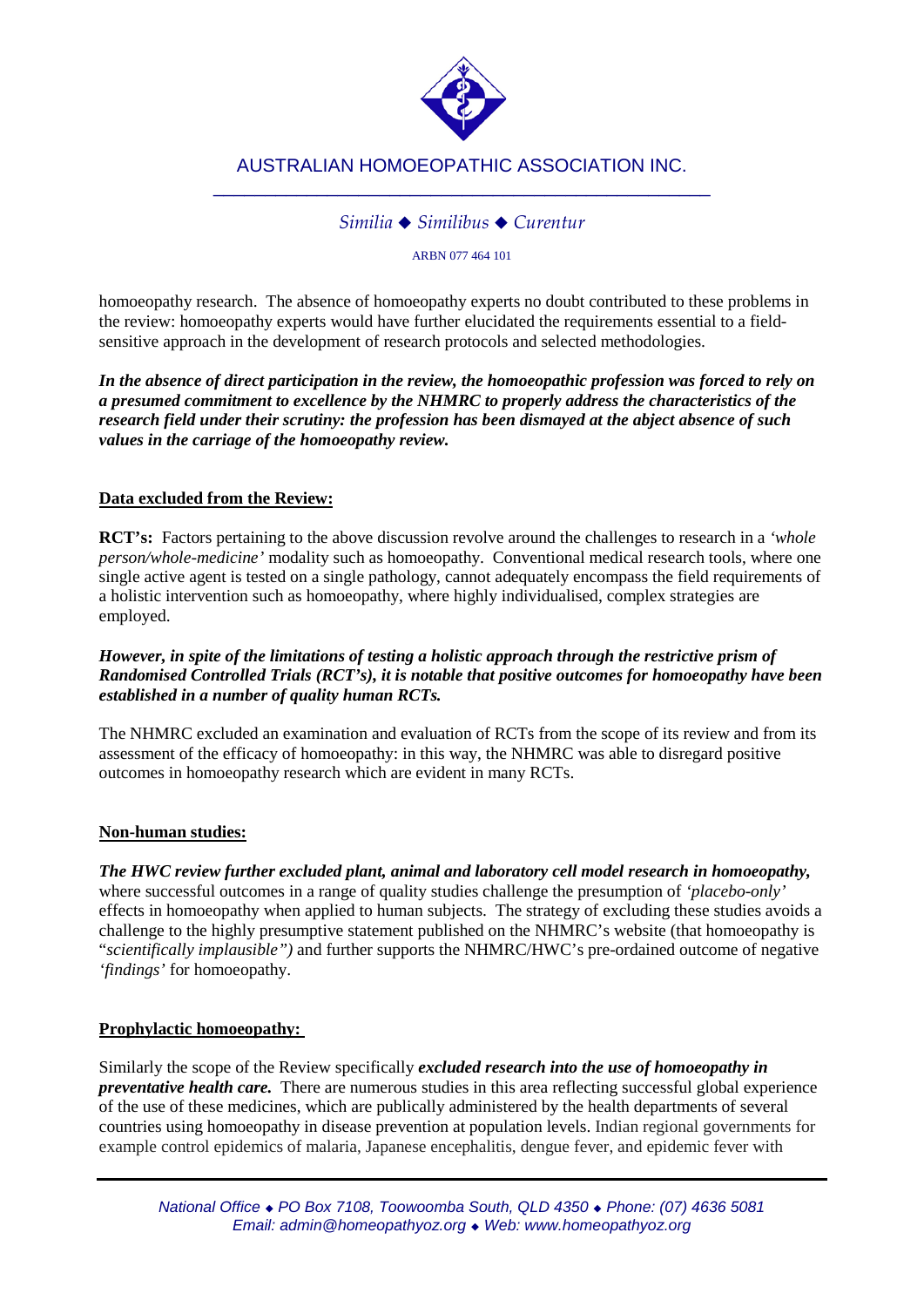

## *Similia Similibus Curentur*

ARBN 077 464 101

homoeopathy. The Cuban government now relies on homoeopathy to manage its regular leptospirosis epidemics, which had typically high mortality and morbidity rates prior to this innovation: both morbidity and mortality levels have been dramatically reduced by this intervention.

Given outbreaks of highly infectious diseases in our own region in recent years, and the likelihood that climate change effects will further escalate this hazard to community health, greater interest by the medical science research community into these effective and highly economical approaches to prevention would be timely. Several studies supplied to the NHMRC in the use of homoeopathy in epidemics show good results: the NHMRC excluded this area of population-level prophylactic use of homoeopathy.

### **Observational studies**:

'Real world' outcomes of medical interventions are ultimately accessible solely from population usage of a drug or intervention: this is the evidence level at which dangerous side-effects with high attrition in morbidity costs and not-infrequent fatalities may emerge from the use of conventional pharmaceutical drugs. Such drugs have successfully passed through accepted trial protocols and declared safe only to express their full range of actual effects when age, lifestyle, co-morbidities, multiple drug interactions and other factors interact and can be observed.

Given these factors, the apparent low ranking of Level IV evidence might usefully be reviewed. *The HWC excluded observational studies of outcomes in homoeopathy,* irrespective of the size and quality of these studies. Many of these studies are large (between 2,000 and 6,000 patients). They most typically identify significant improvements in patients' presenting complaints along with improved overall wellbeing of those treated at homoeopathic hospital out-patient clinics in the UK and Europe. *The majority of patients report a capacity to significantly reduce or cease conventional medicines as a result of homoeopathic care*, and perhaps this and the extremely positive findings of these population surveys influenced the exclusion of this data from the scope of the HWC review.

#### **Cost-effectiveness, safety and quality of medicines:**

*The NHMRC/HWC research neglects these three important aspects of homoeopathy, which more fully*  and properly describe the delivery of homoeopathic health care. Cost-effectiveness and safety are notable and arguably unique features of this form of health care when compared with conventional medical care, and indeed most other CM therapies. The safety of homoeopathic medicines is widely acknowledged by both its detractors and supporters alike; homoeopathy's cost effectiveness, particularly when delivered through public health services as it is in many European and some South American and Caribbean countries, is born out in numerous research studies. The quality of medicines is under the regulatory guidance of each jurisdiction in which homoeopathy is practised: in Australia the Therapeutic Goods Administration has carriage of this role. All of this data was submitted to the NHMRC in AHA and AROH documents in 2011 and 2012.

The neglect of these areas of research by the HWC has consequences beyond the review of homoeopathy.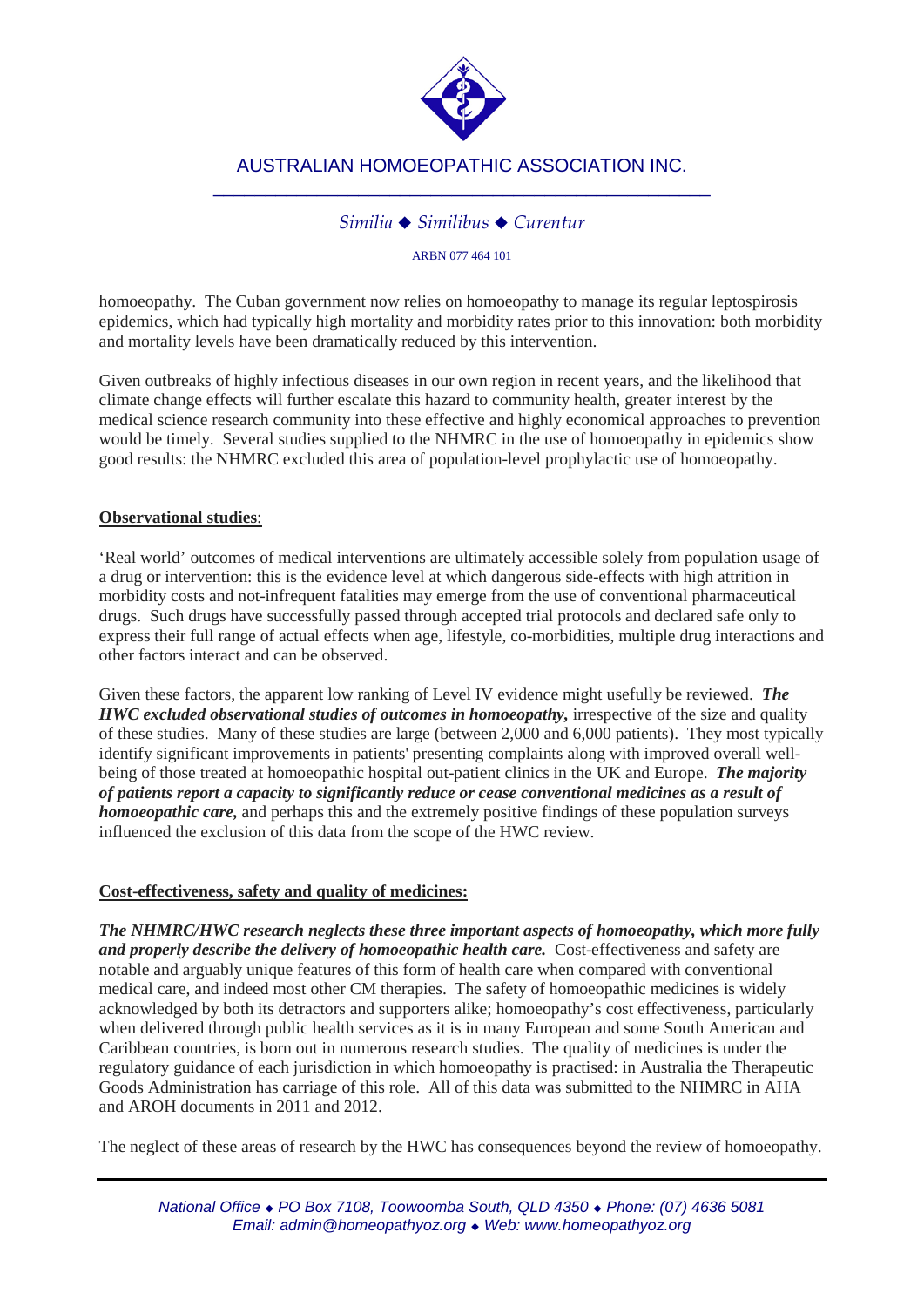

## *Similia Similibus Curentur*

ARBN 077 464 101

*The HWC review is required to report to the concurrent inquiry into health rebates for Complementary Medicine modalities via the Natural Therapies Review Advisory Committee (NTRAC.) According to its brief, NTRAC anticipates reports not only on clinical effectiveness of homoeopathy, but also on costeffectiveness, safety and quality of homoeopathy. The absence of these three critical aspects in the HWC review stymies its capacity to fulfil this brief of reporting to NTRAC: the anticipated full spectrum of research data will not be delivered by the HWC to the NTRAC processes.* 

*As a consequence, the Department of Health's (DoH) '***Review of the Australian Government Rebate on Private Health Insurance for Natural Therapies'** *cannot fairly fulfill its agenda, which explicitly stipulates that cost-effectiveness, safety and quality of each therapy under review be assessed along with clinical efficacy. The private health insurance review is likely to represent another inadequately researched and therefore failed process as well as a potentially unconscionable waste of government and community resources.*

*The only agenda likely to be well served by each of these flawed inquiries is a finding against both homoeopathy and Complementary Medicine in general: the CM communities can only assume that this was and is the implicit agenda of the NHMRC. Homoeopathy has been publically declared "unethical" and without evidence of efficacy - initially ahead of any inquiry and then again following the severely limited NHMRC/HWC review. Private health rebates are likely to be withdrawn across the field of CM therapies. The rebatable status for these therapies represents strong community demand for choice in health care: these slowly evolving changes over the past thirty years have been community-led. Through pre-set agendas and flawed processes, the NHMRC and the DoH inquiries both appear to fly in the face of public demand for person-centred, safe and effective health care. The AHA believes that both the principles and ethics of our major science institution have been tarnished through the conduct of the NHMRC/HWC homoeopathy review.*

**NOTE:** *The HWC also excluded studies in languages other than English.* The majority of studies in homoeopathy are generated from European or South American research and many studies emerge in languages other than English. The NHMRC must frequently meet and clear this common research hurdle in its routine operations: it chose to further limit the scope of its homoeopathy research by excluding these studies.

## **Inappropriate NHMRC reportage:**

On October 21 2014 you delivered a public lecture in Brisbane (the *QIMR Berghofer Medical Research Institute 2014 Derrick-Mackerras Lecture*), reported in *Australian Doctor* on December 4, 2014. In that lecture you stated that there is no evidence that homoeopathy works, again a public pronouncement made in advance of the completion and release of the final report by the HWC. A reasonable person may consider that in the light of the material provided in this document, and the fact that the final report had not been released, the pre-emptory nature of your comments, Professor Anderson, were highly inappropriate given the position you hold.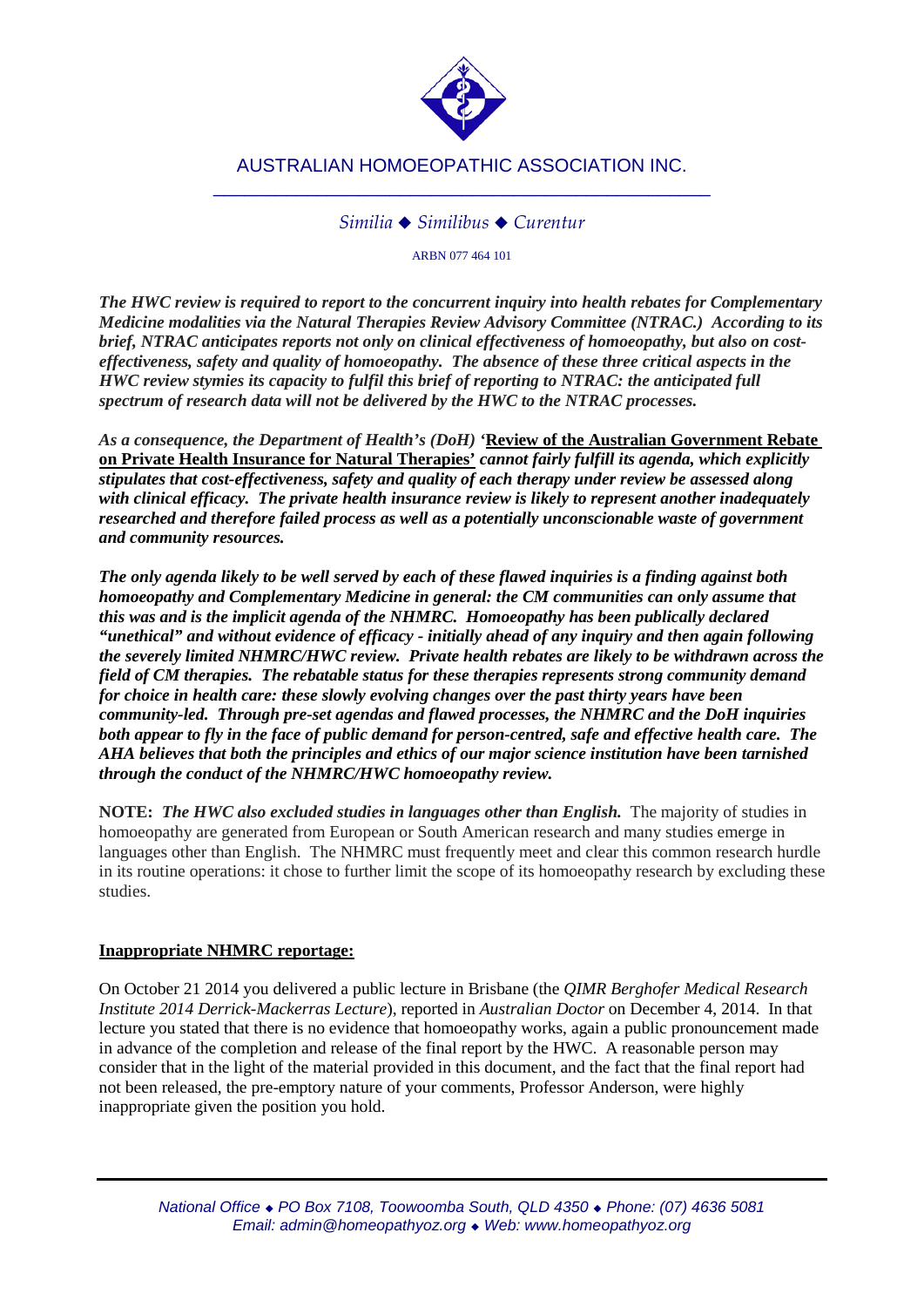

## *Similia Similibus Curentur*

ARBN 077 464 101

### **NHMRC-appointed expert reviewers ignored?**

As part of the review process, three independent expert reviewers were employed to critique the HWC review process. FOI documents reveal that *two out of three of these experts expressed considerable reservations* about the review, some of which reflect the same concerns raised by the AHA in its submission to the NHMRC. These expert reviewers described numerous concerns regarding the methodology employed by the researchers and their selective use of data. *The AHA wishes to know if the HWC has taken these views into account in the preparation of its final report, or whether this expert advice sought and duly provided to the HWC has been ignored.*

### **Early release of HWC Draft Review of Homeopathy to FSM:**

The Draft Homeopathy Overview Report findings of the NHMRC/HWC Review appeared on the *FSM*  website one day prior to their public release. The FSM website carries a letter dated 8 April 2014 "congratulating" the NHMRC on its preliminary negative findings in relation to homoeopathy. The official release of the draft NHMRC document was on 9 April 2014, the date at which both media and the key stakeholders, professional homoeopathy groups, were informed of the NHMRC Draft Homeopathy Overview Report being released. *We seek information describing the channels of FSM access to this early release of information and the reasons for its perceived necessity.*

A founding member of the FSM*,* Professor John Dwyer was vigorously active in media coverage of the NHMRC/HWC review findings on the day of their release and for a period of weeks following the release, as were other members of FSM*.* The listening and viewing public may well have confused Professor Dwyer and his FSM colleagues as representing the NHMRC/HWC itself, as they were clearly representatives of its 'policy' position.

### *The FSM public campaign energetically conducted before, during and after the release of the Draft Homeopathy Overview Report seamlessly paralleled the NHMRC inquiry.*

At no point did the NHMRC distance itself from what were often emotive and vituperative attacks on homoeopathy and homoeopaths: regrettably again there appears to be evidence of a high degree of cooperation and indeed very likely collusion between these two groups.

### *We trust that you as the CEO of the NHMRC may have reservations about these serious matters and hope for your considered comment upon them in reply to the AHA.*

#### **Patient safety and community benefits of homoeopathy:**

The NHMRC and FSM have raised the issue of patient safety of those seeking homoeopathic care, arguing that patients may do so in the absence of medical advice. The Australian community of homoeopaths work in a complementary role alongside conventional medicine: it is exceptionally rare to meet a patient who refuses mainstream medical care, and this is born out of European research. The vast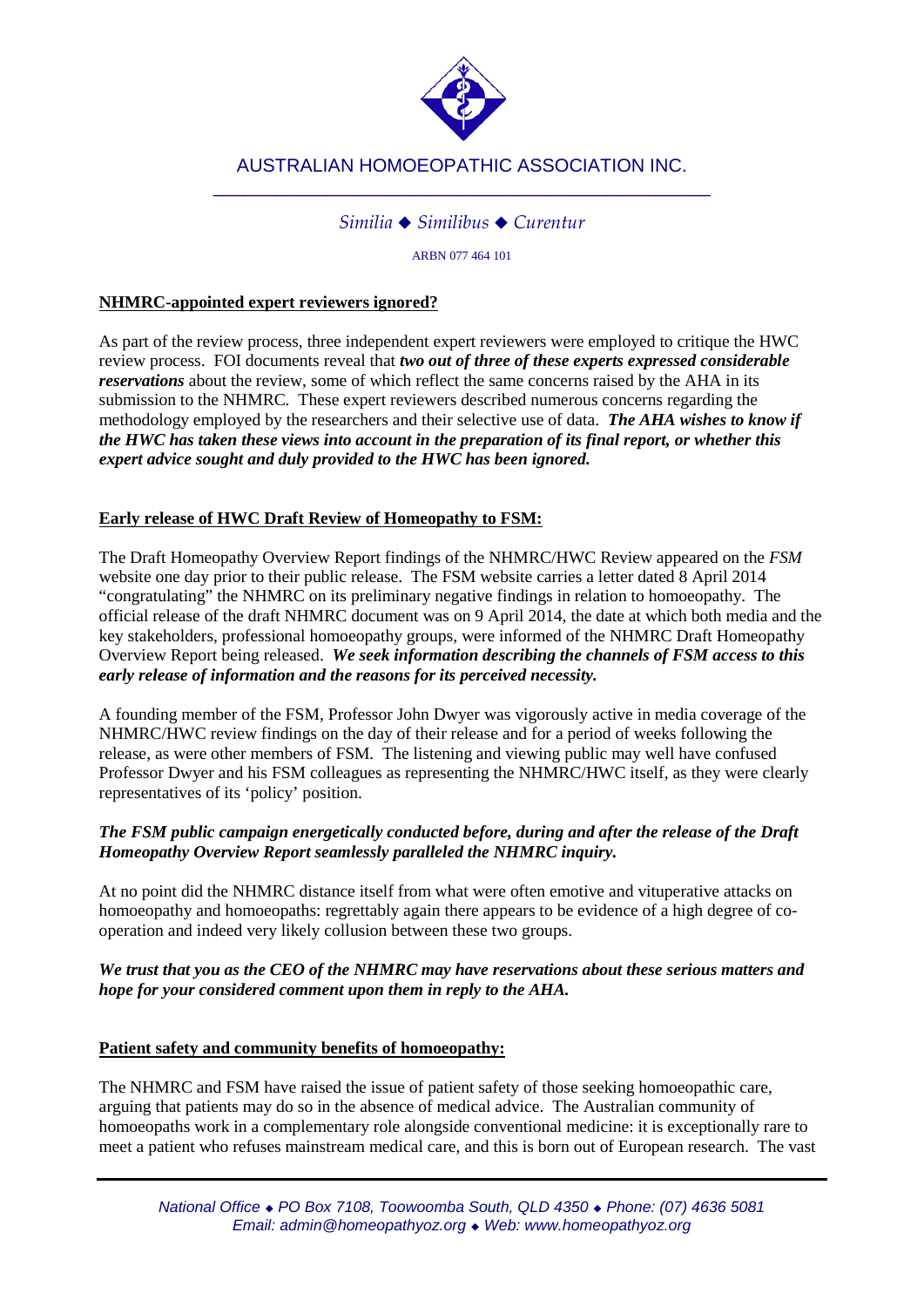

### *Similia Similibus Curentur*

ARBN 077 464 101

majority of homoeopathy patients have already sought conventional medical care, most seeking homoeopathy after conventional care has either failed or been unable to help, or where the attrition costs of side-effects of pharmaceutical drugs have been too great. Many undertake homoeopathic care alongside their conventional treatments, and many are able to reduce or cease conventional pharmaceutical drugs *after* both the presenting problem *and* the patient's overall health has improved as a result of homoeopathic interventions. Discussion of these matters and the extant research in support of the assertions made here can be found in both the AHA 2011 submission to the NHMRC and the AROH 2012 submission.

A very common experience in homoeopathic practice is the presentation of a pre-school-aged child who has been prescribed multiple sequential and unsuccessful courses of antibiotics for otitis media. The equally common outcome is the resolution of this pernicious situation with a straight forward homoeopathic intervention. Again research in replicated studies supports this clinical experience, well documented in the submissions cited above. Given the crisis now faced by the over-use of antibiotics and the menacing issue of multi-drug resistance, a sense of frustration is felt by many homoeopaths who believe that the wider community would benefit from greater use of homoeopathic medicine, but have been stymied by the actions of the lobbyists, FSM and the apparently related and highly unsatisfactory review by the NHMRC/HWC. The same dismay applies in the face of the heavy financial burden born by the community through the very high and ever-burgeoning costs of health care delivery. There is considerable research supporting the cost-savings made possible if homoeopathy was more widely used: this research material was made available to the NHMRC.

The antibiotic crisis and high health-care costs are *'big picture'* issues: day-to-day work in homoeopathy is rich in person-centred care across the myriad of ordinary and extra-ordinary problems faced by people. Patients' problems often present with sub-clinical symptom pictures which may be decipherable using homoeopathic tools; other conditions are seemingly intractable and burdensome physical or psychological states, yet these may be accessible and yield to homoeopathic analysis and treatment. It is apparent through the well-documented high level of use of CM products and services in Australia that community health-care needs are not exclusively met through conventional health care interventions.

*That access to a viable, safe and effective modality is currently being threatened through seemingly reckless attempts at 'brand damage' and through the very likely withdrawal of health care rebates for these services goes against the current of community trends in health-care. These trends are towards holistic, person-centred, collaborative and minimal impact health care interventions: the NHMRC and the FSM lobbyists would seem to actively oppose these trends and with that, attempt to obstruct freedom of choice in health care in the Australian community. Such an approach does not seek to optimize individual or community opportunities for improved health and well-being - it does the opposite.*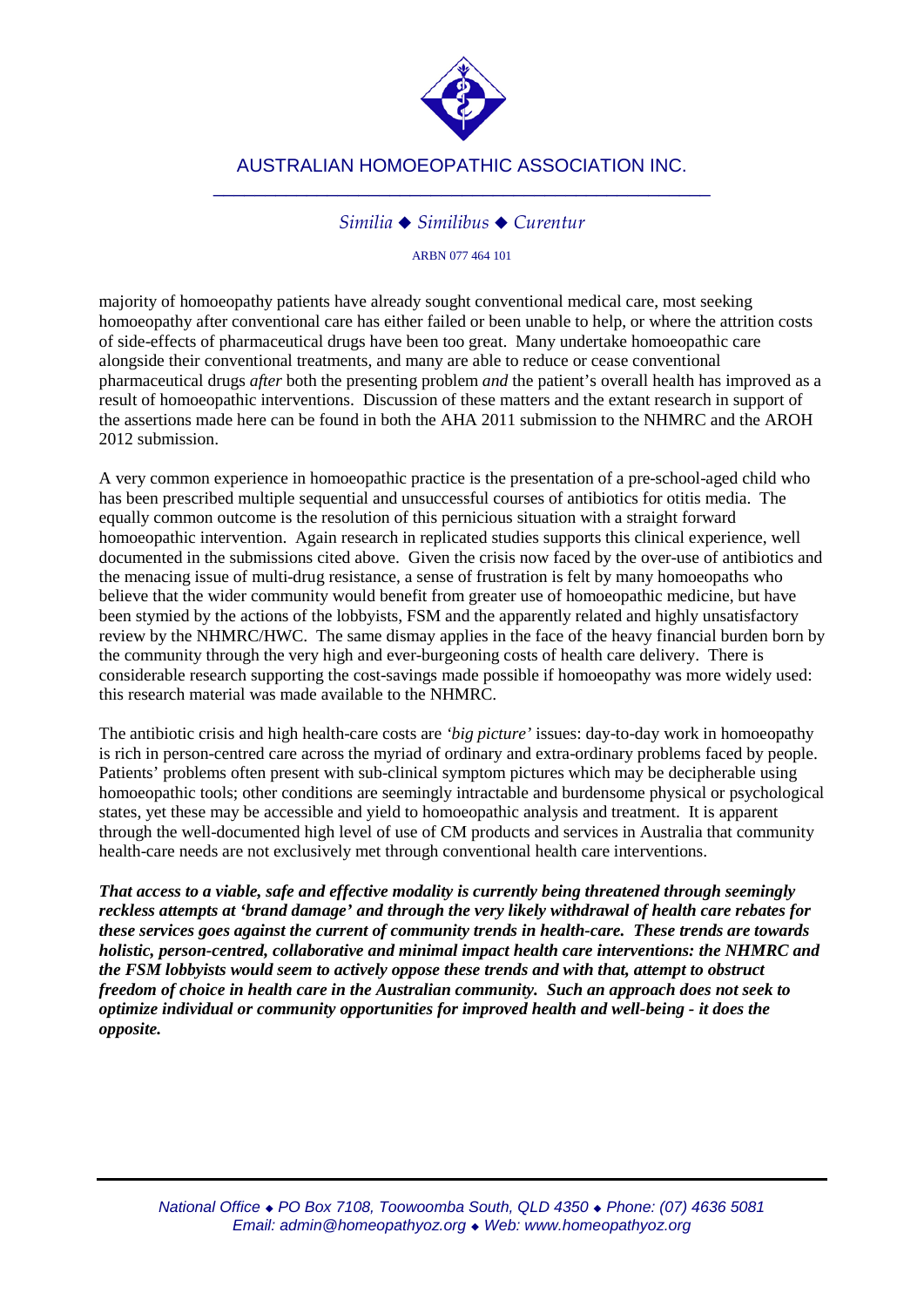

## *Similia Similibus Curentur*

ARBN 077 464 101

## **Conclusion:**

Homoeopathy has a two hundred-year worldwide history of clinical practice: homoeopathy is currently practised in 41 out of 42 European countries, in the Americas, the Caribbean and the Indian subcontinent. In many instances homoeopathy forms an integral part of national health programs. *The World Health Organisation (WHO) promotes the "endorsement, integration and evaluation" of traditional medicine (TM) and recognises homoeopathy as the second most widely practised health care modality worldwide after Traditional Chinese Medicine*

(www.who.int/medicines/technical\_briefing/tbs/Technical\_briefing\_11\_10pdf).

**Australia is a WHO Member State and key signatory. The World Health Organisation has recently published its Traditional Medicines Strategy 2014-2023: this strategy seeks to** 

**"***Support Member States in developing proactive policies and implementing action plans that will strengthen the role TM plays in keeping populations healthy.."* **and aims to :**

**"support** *Member States in harnessing the potential contribution of TM to health, wellness and people-centred health care,* **and**

*promote(s) the safe and effective use of TM by regulating, researching and integrating TM products, practitioners and practice into health systems, where appropriate."*

The NHMRC, rather than *"harnessing the potential contribution of Traditional Medicine to health, wellness and people-centred health-care",* appears to have had a directly contradictory agenda in relation to homoeopathy.

*We seek your reflections on the stance that Australia's peak medical science authority takes towards the aspirations and commitment of the WHO 2014-2023 Traditional Medicines Strategy, seeking as it does to support and utilize the resources of CM/TM for the benefit of the community at large.*

Thank you for your attention to this document, Professor Anderson. We look forward to receiving your responses to the many important and pressing questions posed within it and respectfully seek your reply as a matter of urgency.

Sincerely,

Martin Costigan President AHA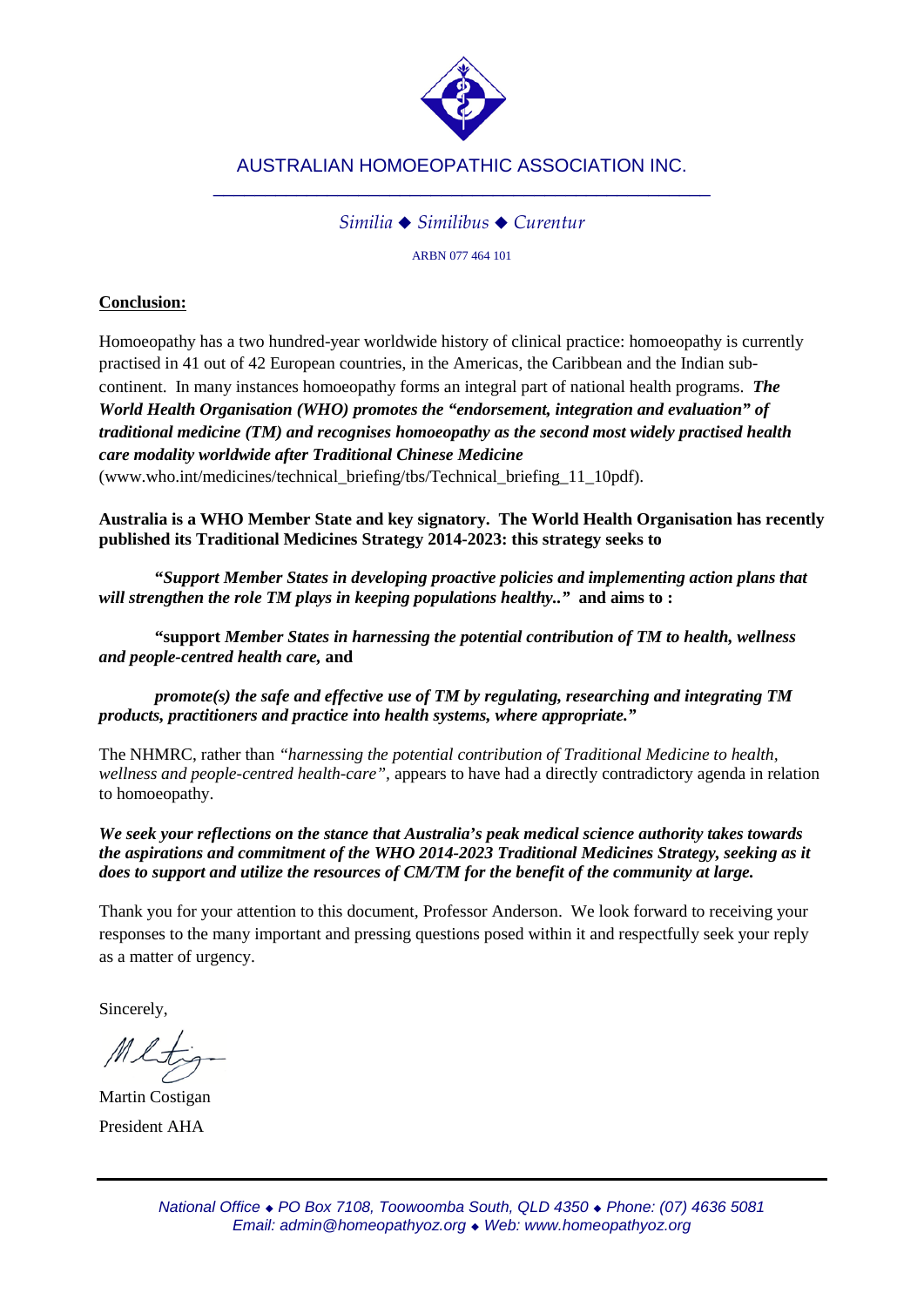

#### *Similia Similibus Curentur*

ARBN 077 464 101

 $C_{\mathcal{C}}$ 

Professor Anne Kelso AO NHMRC GPO Box 1421 Canberra ACT 2601 [akelso@unimelb.edu.au](mailto:akelso@unimelb.edu.au)

Senator David Leyonhjelm Suite 405 Henry Lawson Building, 19 Roseby Street, Drummoyne, NSW 2047 [senator.leyonhjelm@aph.gov.au](mailto:senator.leyonhjelm@aph.gov.au)

Senator Zhenya Wang 81 Bennett Street, East Perth, WA 6004

Catherine King Opposition Spokesperson on Health 5 Lydiard Street, North Ballarat, Vic 3350 [Catherine.King.MP@aph.gov.au](mailto:Catherine.King.MP@aph.gov.au)

Professor Chris Baggoley Chair Natural Therapies Review Committee (NTRAC) [Chris.Baggoley@health.gov.au](mailto:Chris.Baggoley@health.gov.au)

Nick McKenzie Investigative Journalist The Age Level 2, 655 Collins Street, Docklands, Vic 3008

Chris Bullock E.P. Background Briefing GPO Box 9994 Sydney 2001

Gaby Rogers Channel 9 News [grogers@nine.com.au](mailto:grogers@nine.com.au) Dr Kerryn Phelps Level 1 / 421 Bourke St, Surry Hills, NSW 2010 [surryhills@uclinic.com.au](mailto:surryhills@uclinic.com.au)

Senator Jacqui Lambie Shop 4 / 22 Mount Street, Burnie, TAS 7320

Senator Nick Xenophon Level 2, 31 Ebenezer Place Adelaide, SA, 5000 [senator.xenophon@aph.gov.au](mailto:senator.xenophon@aph.gov.au)

Richard di Natale Greens Spokesperson on Health Level 4, 199 Moorabool Street, Geelong, VIC 3220 [senator.dinatale@aph.gov.au](mailto:senator.dinatale@aph.gov.au)

Four Corners ABC Ultimo Centre 700 Harris St, Ultimo, NSW 2007

David Mark ABC Radio Current Affairs [mark.david@abc.net.au](mailto:mark.david@abc.net.au)

Aine Ryan FAIRFAX RADIO NETWORK [aine.ryan@fairfaxmedia.com.au](mailto:aine.ryan@fairfaxmedia.com.au)